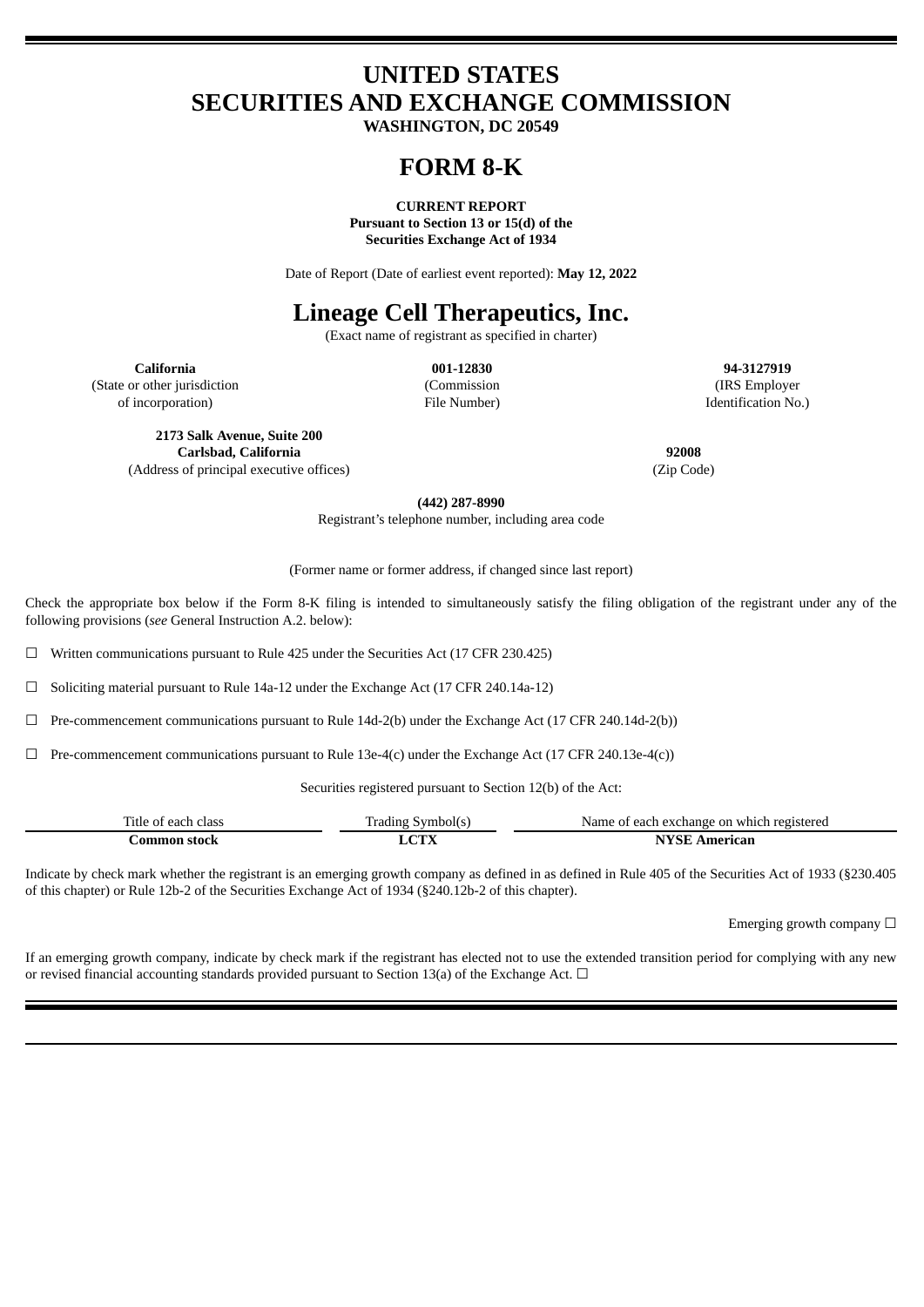# **Item 2.02. Results of Operations and Financial Condition.**

On May 12, 2022, Lineage Cell Therapeutics, Inc. issued a press release announcing financial results for the quarter ended March 31, 2022, a copy of which is furnished as Exhibit 99.1.

The information under this Item 2.02 and in Exhibit 99.1 is being furnished and is not being filed for purposes of Section 18 of the Securities Exchange Act of 1934, as amended (the "*Exchange Act*"), and is not to be incorporated by reference into any filing of the registrant under the Securities Act of 1933, as amended, or the Exchange Act, whether made before or after the date hereof, regardless of any general incorporation language in any such filing, except as shall be expressly set forth by specific reference in such a filing.

#### **Item 9.01. Financial Statements and Exhibits.**

(d) Exhibits.

| <b>Exhibit No. Description</b> |                                                                             |
|--------------------------------|-----------------------------------------------------------------------------|
| 99.1                           | Press release issued May 12, 2022                                           |
| 104                            | Cover Page Interactive Data File (embedded within the Inline XBRL document) |

-2-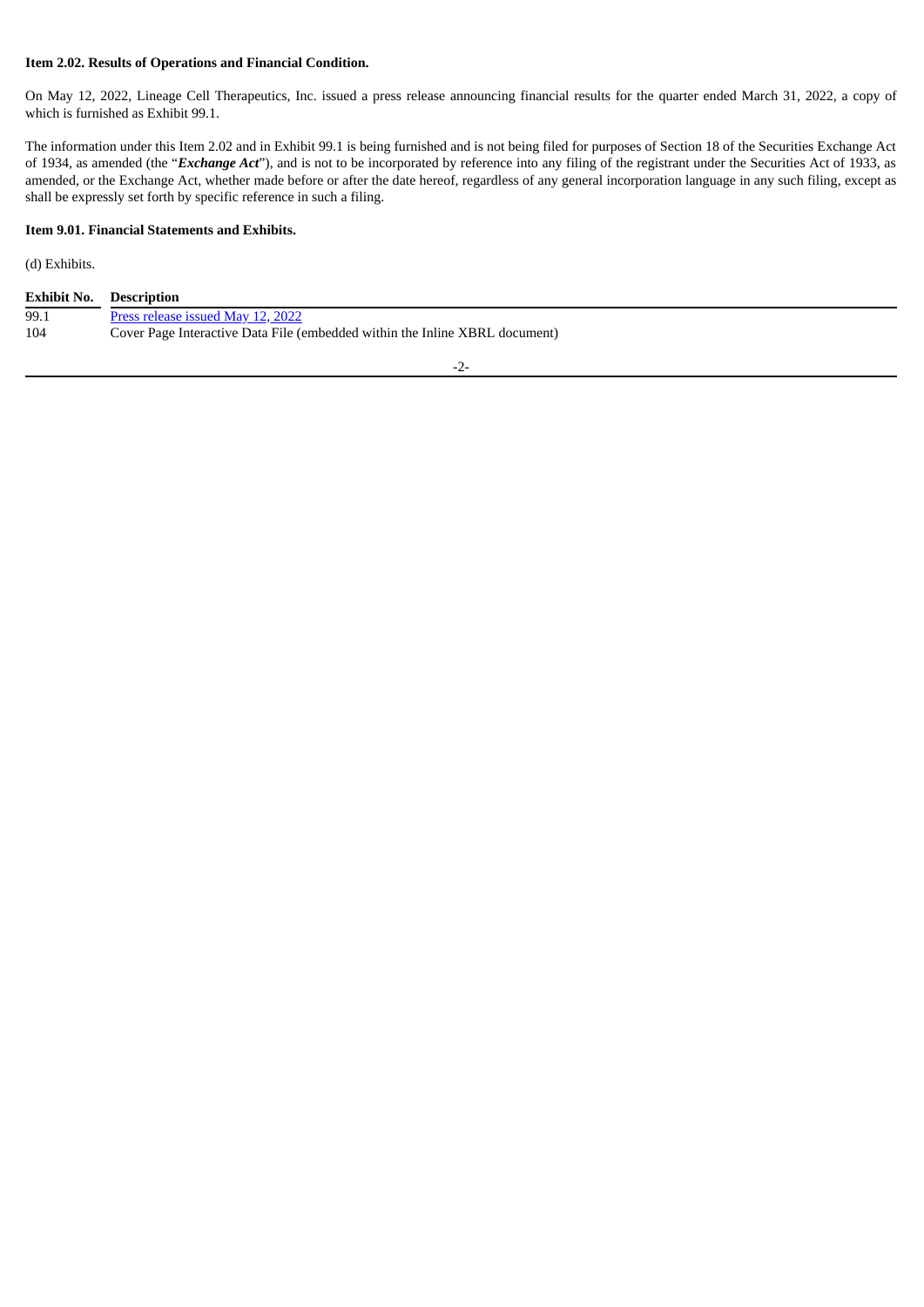# **SIGNATURES**

Pursuant to the requirements of the Securities Exchange Act of 1934, the registrant has duly caused this report to be signed on its behalf by the undersigned hereunto duly authorized.

# **Lineage Cell Therapeutics, Inc.**

Date: May 12, 2022 By: */s/ George A. Samuel III* Name: George A. Samuel III Title: General Counsel and Corporate Secretary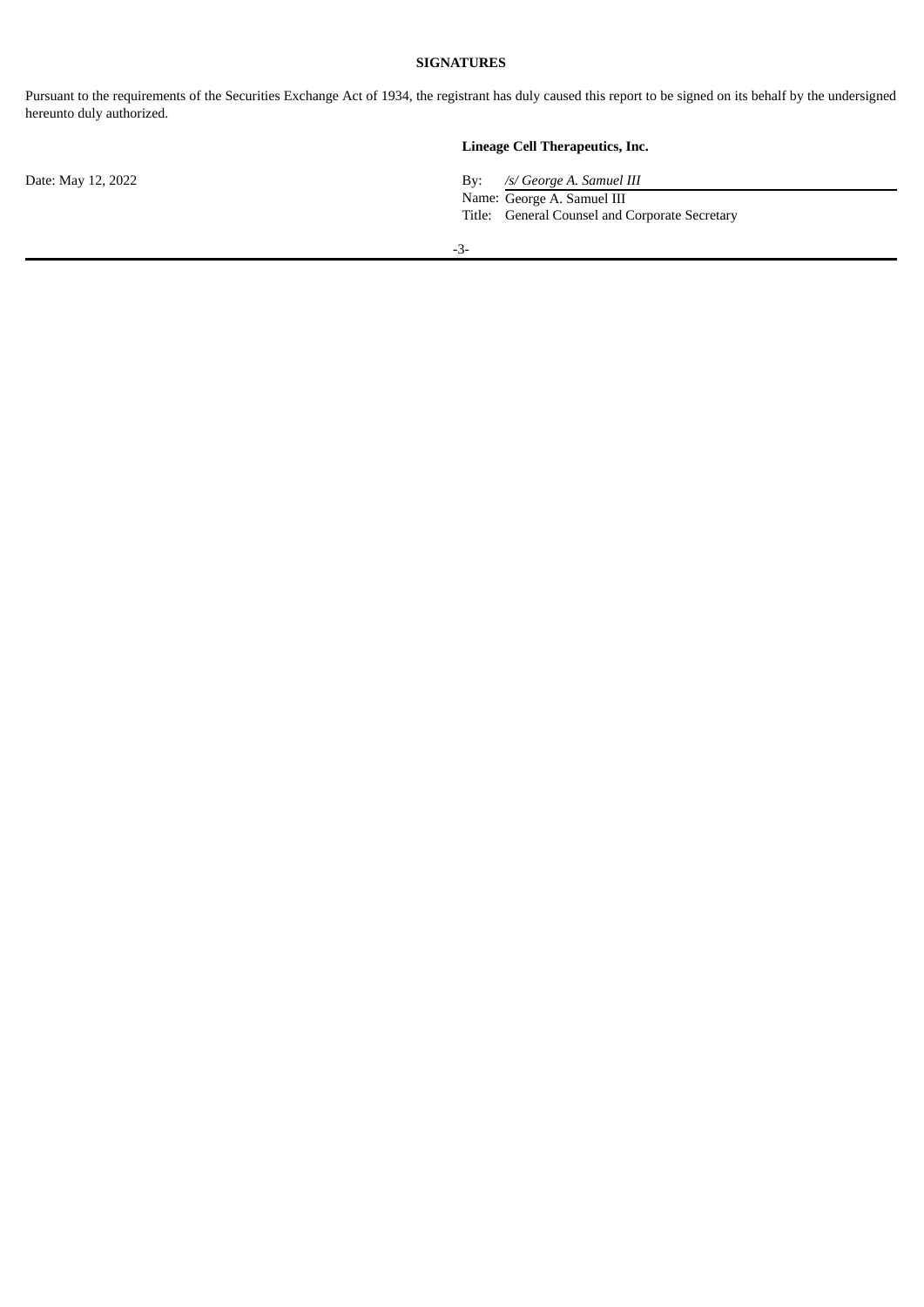

#### <span id="page-3-0"></span>**LINEAGE CELL THERAPEUTICS REPORTS FIRST QUARTER 2022 FINANCIAL RESULTS AND PROVIDES BUSINESS UPDATE**

- Reported RG6501 (OpRegen®) Clinical Results at 2022 ARVO Meeting: Outer Retinal Structure Improvement Observed in Five Drv **AMD Patients**
- **Expanded Pipeline with Two New Cell Therapy Development Programs; Auditory Neurons and Photoreceptors**
- **Announced Completion of Enrollment in VAC2 Phase 1 NSCLC Study by Cancer Research UK**
- **Cash and Cash Equivalents of \$78.1 Million as of March 31, 2022**

**CARLSBAD, CA – May 12, 2022** - Lineage Cell Therapeutics, Inc. (NYSE American and TASE: LCTX), a clinical-stage biotechnology company developing allogeneic cell therapies for unmet medical needs, today reported financial and operating results for the first quarter of 2022. Lineage management will host a conference call and webcast today at 4:30 p.m. Eastern Time/1:30 p.m. Pacific Time to discuss its first quarter 2022 financial and operating results and to provide a business update.

"The first quarter of this year was highlighted by the rapid launch of new cell therapy programs in hearing loss and vision disorders and conducting tech transfer activities to support our alliance with Roche and Genentech for our dry AMD program," stated Brian M. Culley, Lineage CEO. "Our broad strategic plan is to position Lineage as a leader in regenerative medicine through the transplant of specific cell types to treat significant unmet medical needs. As part of that plan, we have expanded our cell therapy pipeline to five distinct programs, each offering an opportunity to impact various diseases. We believe our ability to, in just a matter of months, advance from a product concept to generating new intellectual property to support the manufacture of specific cell types, is not only illustrative of the power and efficiency of our platform but also a competitive advantage compared to others in this field. Looking forward, our focus is on clinical and regulatory execution across our portfolio. We are working to advance OPC1 and VAC2 into their next phases of clinical testing, in spinal cord injury and oncology, respectively, as well as advancing our auditory neuron and photoreceptor programs through preclinical development and toward pre-IND meetings with FDA. We believe the combination of our disciplined use of capital and current balance sheet will support multiple years of progress, during which we anticipate reaching significant events with each of our clinical and preclinical programs."

#### **Recent milestones include:**

- Reported RG6501 (OpRegen) Phase 1/2a clinical results at 2022 Association for Research in Vision and Ophthalmology, Inc. (ARVO) annual meeting: 12-month primary endpoint data support the potential for OpRegen to slow, stop or reverse disease progression in geographic atrophy (GA) secondary to age-related macular degeneration (AMD); outer retinal structure improvement observed in five dry AMD patients;
- Announced expansion of pipeline with addition of new cell therapy program: allogeneic photoreceptor neural cell (PNC1) transplants for the treatment of diseases which may lead to blindness; dynamic culturing process offers path to clinical- and industrial-scale production of photoreceptors; data generated further demonstrated that a single cell suspension of photoreceptor precursor cells has the potential to survive and mature post-transplantation in a rodent model of retinal degeneration;
- Announced completion of patient enrollment in Phase 1 clinical study of VAC2 for the treatment of non-small cell lung cancer (NSCLC) by Cancer Research UK; Lineage has now assumed responsibility for further clinical development of VAC2 and any future development opportunities derived from the VAC platform; and
- Announced expansion of pipeline with addition of new cell therapy program: auditory neuronal cells (ANP1) for the treatment of hearing loss; intellectual property filed covering composition and methods for generating auditory neuronal progenitors.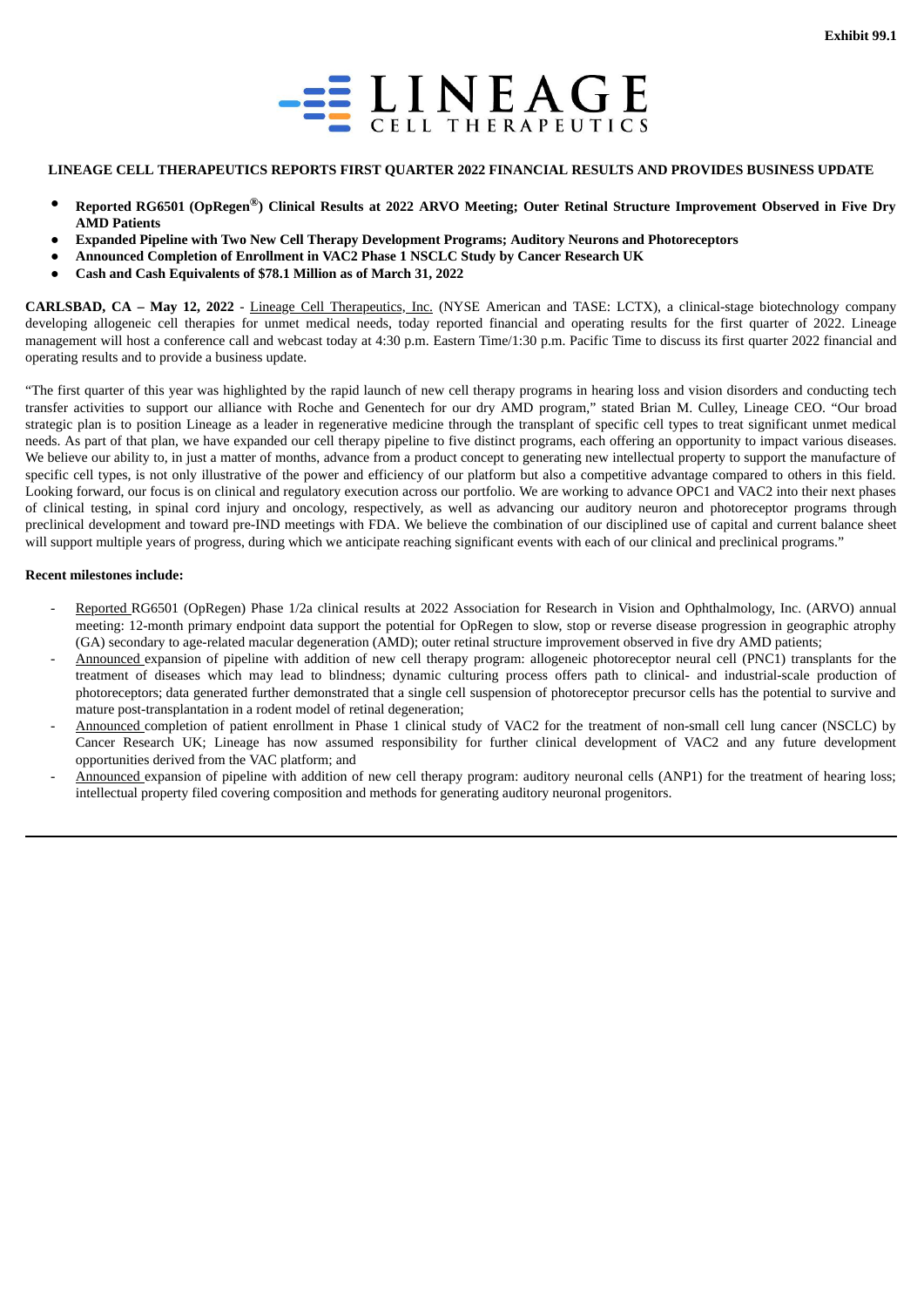# **Some of the events and milestones anticipated by Lineage in the rest of 2022 include:**

- Investigational New Drug ("IND") amendment submission to enable clinical performance and safety testing of a novel parenchymal spinal delivery system for OPC1, in Q4 2022;
- FDA interaction to discuss recent manufacturing improvements made to OPC1, anticipated in Q4 2022;
- Clinical data update from the ongoing VAC2 Phase 1 non-small cell lung cancer study; anticipated from CRUK in 2H 2022;
- An IND submission for VAC2 to support US-based clinical testing in 2H 2022;
- Preclinical activities for both ANP1 and PNC1 programs; ongoing throughout 2022;
- Additional OPC1 publications, including full clinical study results from the SCiStar clinical study and an MRI findings paper; anticipated in 2H 2022;
- Continued development of a cell-based therapeutic for glioblastoma with our strategic partner, Immunomic Therapeutics; ongoing throughout 2022;
- Evaluation of opportunities for new VAC product candidates based on internally identified or partnered tumor antigens; ongoing throughout 2022;
- Evaluation of new funded partnership opportunities and/or expansion of existing collaborations; ongoing throughout 2022; and
- Continued participation in numerous investor and partnering meetings and medical and industry conferences to broaden awareness of our mission and accomplishments.

#### **Balance Sheet Highlights**

Cash and cash equivalents totaled \$78.1 million as of March 31, 2022.

#### **First Quarter Operating Results**

*Revenues*: Lineage's revenue is generated primarily from research grants, royalties, and licensing fees. Total revenues for the three months ended March 31, 2022 were \$5.2 million, an increase of \$4.8 million as compared to \$0.4 million for the same period in 2021. The increase was primarily related to licensing fees recognized from deferred revenues in connection with the \$50.0 million upfront licensing payment received in the first quarter of 2022 from Roche.

*Operating Expenses*: Operating expenses are comprised of research and development ("R&D") expenses and general and administrative ("G&A") expenses. Total operating expenses for the three months ended March 31, 2022 were \$11.5 million, an increase of \$4.2 million as compared to \$7.3 million for the same period in 2021, primarily attributable to a \$3.5 million non-recurring expense related to the potential settlement of the litigation concerning our 2019 acquisition of Asterias ("Asterias Litigation").

*R&D Expenses*: R&D expenses for the three months ended March 31, 2022 were \$3.0 million, a decrease of \$0.4 million as compared to \$3.4 million for the same period in 2021. The decrease was driven by \$0.7 million in lower expenses for the OPC1 program, partially offset by \$0.2 million and \$0.1 million in higher expenses to support the VAC program and OpRegen related expenses to support the Roche Collaboration, respectively. Another \$0.1 million of the offsetting increase was related to initial costs to support the new auditory neuron cell therapy program.

*G&A Expenses*: G&A expenses for the three months ended March 31, 2022 were \$8.5 million, an increase of \$4.6 million as compared to \$3.9 million for the same period in 2021. The increase was primarily attributable to the \$3.5 million non-recurring expense related to the potential settlement of the Asterias Litigation, and \$0.5 million in share-based compensation.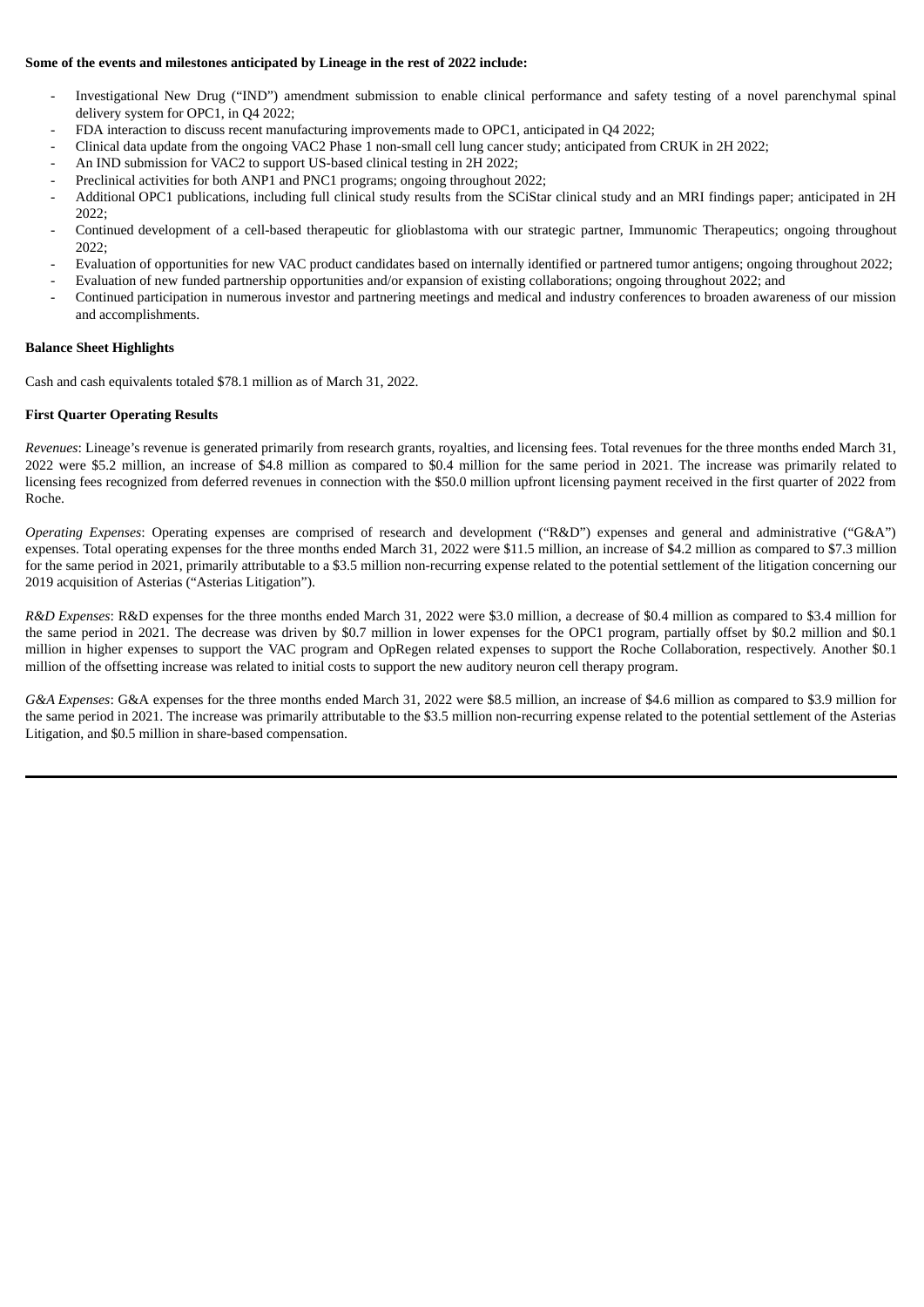*Loss from Operations*: Loss from operations for the three months ended March 31, 2022 was \$6.4 million, a decrease of \$0.7 million as compared to \$7.1 million for the same period in 2021.

*Other Income/(Expenses), Net*: Other income (expenses), net for the three months ended March 31, 2022 reflected other expense, net of (\$0.7) million, compared to other income, net of \$5.6 million for the same period in 2021. The net change of (\$6.3) million was primarily related to the gain on sale of marketable securities in the prior year.

*Net Loss Attributable to Lineage*: The net loss attributable to Lineage for the three months ended March 31, 2022 was \$7.1 million, or \$0.04 per share (basic and diluted), compared to a net loss attributable to Lineage of \$1.4 million, or \$0.01 per share (basic and diluted), for the same period in 2021.

#### **Conference Call and Webcast**

Interested parties may access today's conference call by dialing (866) 888-8633 from the U.S. and Canada and (636) 812-6629 from elsewhere outside the U.S. and Canada and should request the "Lineage Cell Therapeutics Call". A live webcast of the conference call will be available online in the Investors section of Lineage's website. A replay of the webcast will be available on Lineage's website for 30 days and a telephone replay will be available through May 20, 2022, by dialing (855) 859-2056 from the U.S. and Canada and (404) 537-3406 from elsewhere outside the U.S. and Canada and entering conference ID number 1875641.

#### **About Lineage Cell Therapeutics, Inc.**

Lineage Cell Therapeutics is a clinical-stage biotechnology company developing novel cell therapies for unmet medical needs. Lineage's programs are based on its robust proprietary cell-based therapy platform and associated in-house development and manufacturing capabilities. With this platform Lineage develops and manufactures specialized, terminally differentiated human cells from its pluripotent and progenitor cell starting materials. These differentiated cells are developed to either replace or support cells that are dysfunctional or absent due to degenerative disease or traumatic injury or administered as a means of helping the body mount an effective immune response to cancer. Lineage's clinical programs are in markets with billion dollar opportunities and include five allogeneic ("off-the-shelf") product candidates: (i) OpRegen, a retinal pigment epithelial cell therapy in Phase 1/2a development for the treatment of geographic atrophy secondary to age-related macular degeneration, which is being developed under a worldwide collaboration with Roche and Genentech, a member of the Roche Group; (ii) OPC1, an oligodendrocyte progenitor cell therapy in Phase 1/2a development for the treatment of acute spinal cord injuries; (iii) VAC2, a dendritic cell therapy produced from Lineage's VAC technology platform for immunooncology and infectious disease, currently in Phase 1 clinical development for the treatment of non-small cell lung cancer; (iv) ANP1, an auditory neuronal progenitor cell therapy for the potential treatment of auditory neuropathy; and (v) PNC1, a photoreceptor neural cell therapy for the treatment of vision loss due to photoreceptor dysfunction or damage. For more information, please visit www.lineagecell.com or follow the company on Twitter @LineageCell.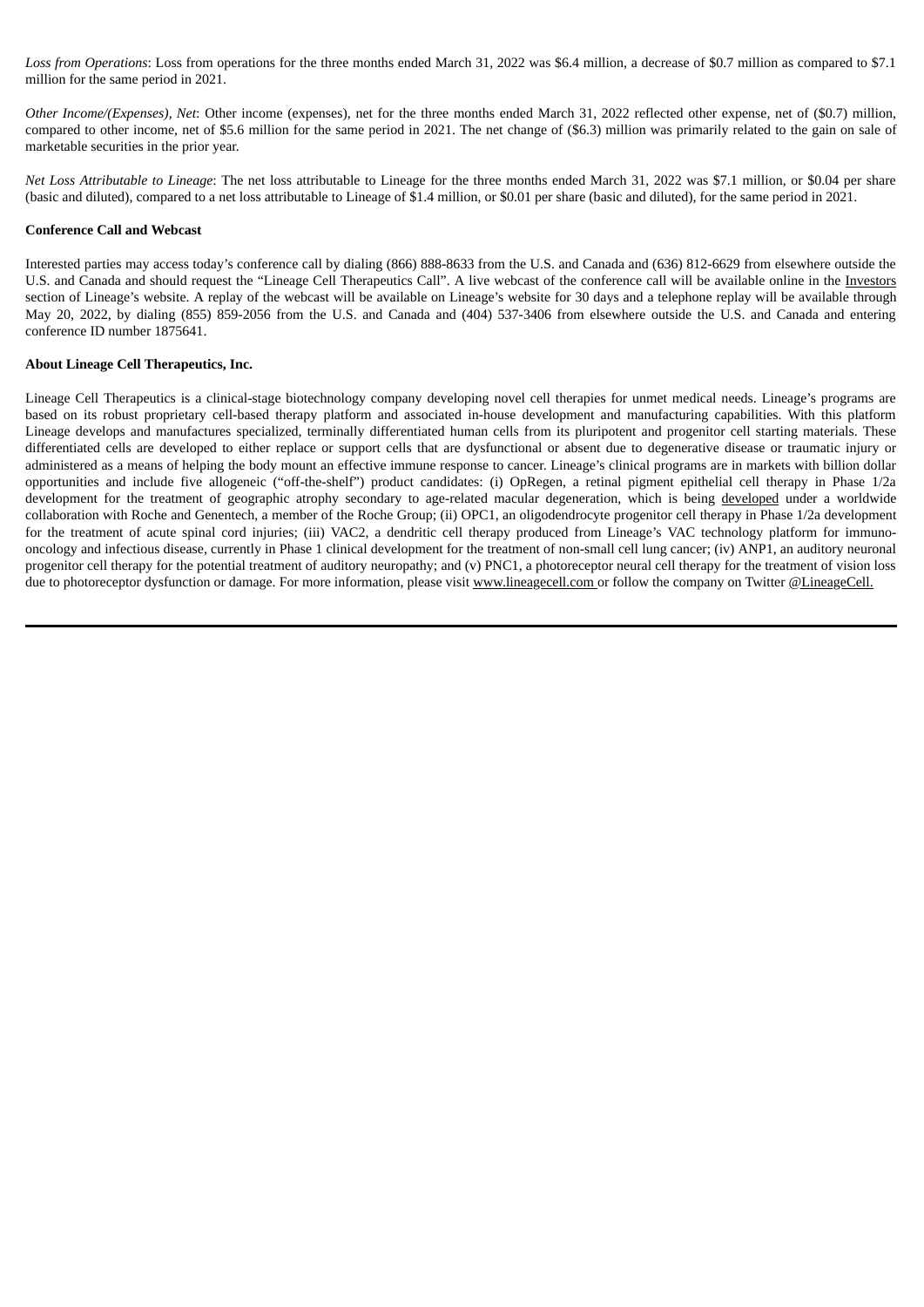#### **Forward-Looking Statements**

Lineage cautions you that all statements, other than statements of historical facts, contained in this press release, are forward-looking statements. Forwardlooking statements, in some cases, can be identified by terms such as "believe," "aim," "may," "will," "estimate," "continue," "anticipate," "design," "intend," "expect," "could," "can," "plan," "potential," "predict," "seek," "should," "would," "contemplate," "project," "target," "tend to," or the negative version of these words and similar expressions. Such statements include, but are not limited to, statements relating to: the collaboration and license agreement with Roche and Genentech, activities expected to occur thereunder, the potential to receive upfront, milestone and royalty consideration payable to Lineage thereunder; the potential benefits of treatment with OpRegen; the power and efficiency of Lineage's platform and its competitive advantages; the ability of Lineage's resources to support multiple years of progress; the potential future achievements of Lineage's clinical and preclinical programs; the timing of potential FDA interactions, and of anticipated clinical trials and clinical data updates; and plans and expectations of Lineage's products in development. Forward-looking statements involve known and unknown risks, uncertainties and other factors that may cause Lineage's actual results, performance or achievements to be materially different from future results, performance or achievements expressed or implied by the forward-looking statements in this press release, including, but not limited to, the risk that positive findings in early clinical and/or nonclinical studies of a product candidate may not be predictive of success in subsequent clinical and/or nonclinical studies of that candidate; the risk that competing alternative therapies may adversely impact the commercial potential of OpRegen; the risk that Roche and Genentech may not be successful in completing further clinical trials for OpRegen and/or obtaining regulatory approval for OpRegen in any particular jurisdiction; the risk that Lineage may not be able to manufacture sufficient clinical quantities of its product candidates in accordance with current good manufacturing practice; risks and uncertainties inherent in Lineage's business and other risks discussed in Lineage's filings with the Securities and Exchange Commission (SEC). Lineage's forward-looking statements are based upon its current expectations and involve assumptions that may never materialize or may prove to be incorrect. All forward-looking statements are expressly qualified in their entirety by these cautionary statements. Further information regarding these and other risks is included under the heading "Risk Factors" in Lineage's periodic reports with the SEC, including Lineage's most recent Annual Report on Form 10-K and Quarterly Report on Form 10-Q filed with the SEC and its other reports, which are available from the SEC's website. You are cautioned not to place undue reliance on forward-looking statements, which speak only as of the date on which they were made. Lineage undertakes no obligation to update such statements to reflect events that occur or circumstances that exist after the date on which they were made, except as required by law.

#### **Lineage Cell Therapeutics, Inc. IR**

Ioana C. Hone (ir@lineagecell.com) (442) 287-8963

#### **Solebury Trout IR**

Justin Frantz (jfrantz@soleburytrout.com) (617) 221-9100

#### **Russo Partners – Media Relations**

Nic Johnson or David Schull Nic.johnson@russopartnersllc.com David.schull@russopartnersllc.com (212) 845-4242

Tables to follow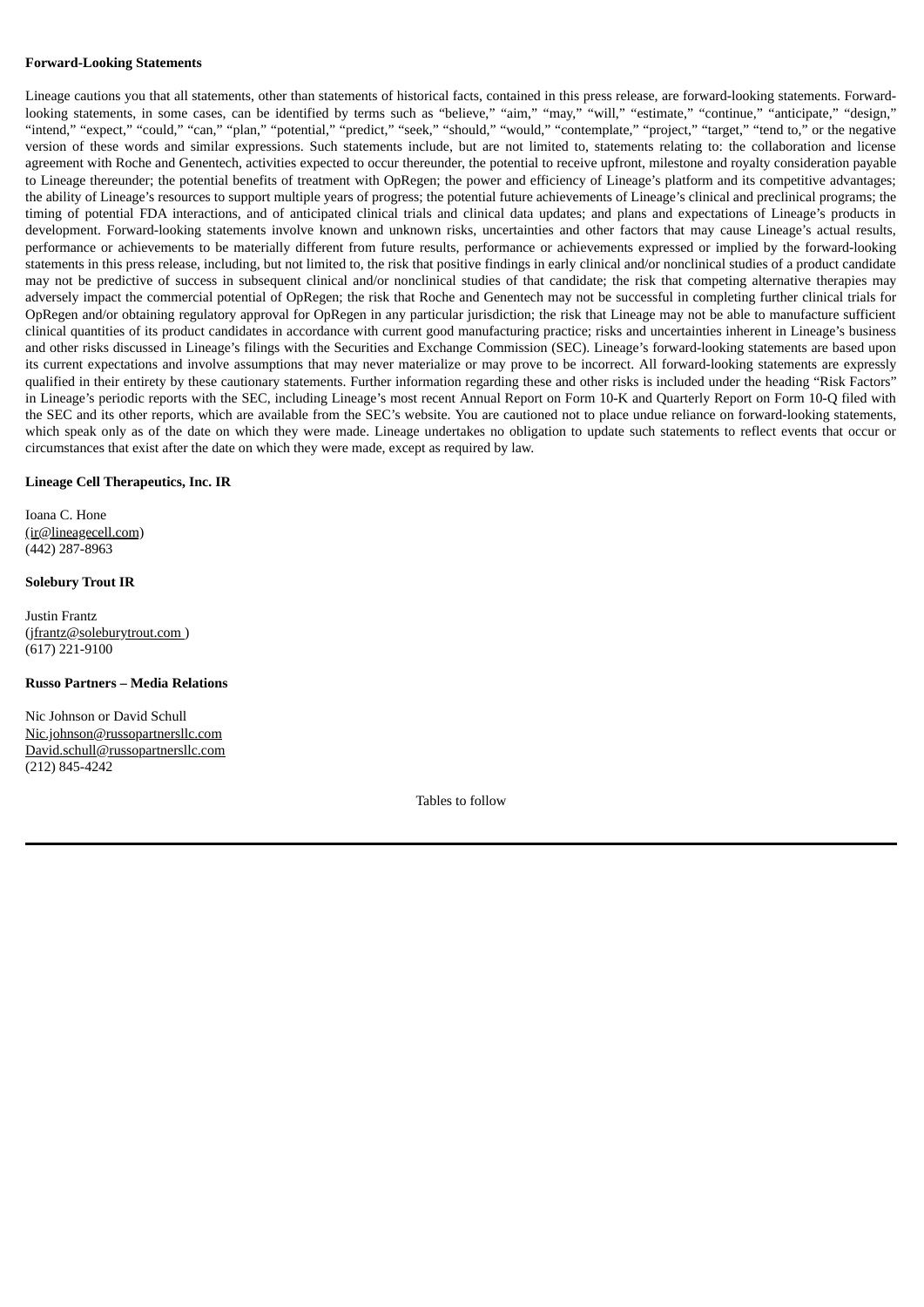# **LINEAGE CELL THERAPEUTICS, INC. AND SUBSIDIARIES CONDENSED CONSOLIDATED BALANCE SHEETS (IN THOUSANDS)**

|                                                                                                                                    |    | March 31, 2022<br>(Unaudited) | December 31, 2021 |           |
|------------------------------------------------------------------------------------------------------------------------------------|----|-------------------------------|-------------------|-----------|
| <b>ASSETS</b>                                                                                                                      |    |                               |                   |           |
| <b>CURRENT ASSETS</b>                                                                                                              |    |                               |                   |           |
| Cash and cash equivalents                                                                                                          | \$ | 78,062                        | \$                | 55,742    |
| Marketable equity securities                                                                                                       |    | 1,882                         |                   | 2,616     |
| Accounts and grants receivable, net                                                                                                |    | 515                           |                   | 50,840    |
| Prepaid expenses and other current assets                                                                                          |    | 1,413                         |                   | 2,351     |
| Total current assets                                                                                                               |    | 81,872                        |                   | 111,549   |
| <b>NONCURRENT ASSETS</b>                                                                                                           |    |                               |                   |           |
| Property and equipment, net                                                                                                        |    | 4,548                         |                   | 4,872     |
| Deposits and other long-term assets                                                                                                |    | 639                           |                   | 630       |
| Goodwill                                                                                                                           |    | 10,672                        |                   | 10,672    |
| Intangible assets, net                                                                                                             |    | 46,789                        |                   | 46,822    |
| <b>TOTAL ASSETS</b>                                                                                                                | \$ | 144,520                       | \$                | 174,545   |
| <b>LIABILITIES AND SHAREHOLDERS' EQUITY</b>                                                                                        |    |                               |                   |           |
| <b>CURRENT LIABILITIES</b>                                                                                                         |    |                               |                   |           |
| Accounts payable and accrued liabilities                                                                                           | \$ | 8,957                         | \$                | 27,969    |
| Lease liabilities, current portion                                                                                                 |    | 719                           |                   | 801       |
| Financing lease, current portion                                                                                                   |    | 31                            |                   | 30        |
| Deferred revenues                                                                                                                  |    | 14,885                        |                   | 18,119    |
| Liability classified warrants, current portion                                                                                     |    | 1                             |                   | 197       |
| <b>Total current liabilities</b>                                                                                                   |    | 24,593                        |                   | 47,116    |
| <b>LONG-TERM LIABILITIES</b>                                                                                                       |    |                               |                   |           |
| Deferred tax liability                                                                                                             |    | 2,076                         |                   | 2,076     |
| Deferred revenues, net of current portion                                                                                          |    | 30,821                        |                   | 32,454    |
| Lease liability, net of current portion                                                                                            |    | 1,781                         |                   | 1,941     |
| Financing lease, net of current portion                                                                                            |    | 26                            |                   | 30        |
| Liability classified warrants and other long-term liabilities                                                                      |    | 5                             |                   | 30        |
| <b>TOTAL LIABILITIES</b>                                                                                                           |    | 59,302                        |                   | 83,647    |
|                                                                                                                                    |    |                               |                   |           |
| <b>SHAREHOLDERS' EQUITY</b>                                                                                                        |    |                               |                   |           |
| Preferred shares, no par value, authorized 2,000 shares; none issued and outstanding as of<br>March 31, 2022 and December 31, 2021 |    |                               |                   |           |
| Common shares, no par value, 250,000 shares authorized; 169,727 and 169,477 shares                                                 |    |                               |                   |           |
| issued and outstanding as of March 31, 2022 and December 31, 2021, respectively                                                    |    | 435,818                       |                   | 434,529   |
| Accumulated other comprehensive loss                                                                                               |    | (5,087)                       |                   | (5,211)   |
| Accumulated deficit                                                                                                                |    | (344, 184)                    |                   | (337,097) |
| Lineage Cell Therapeutics, Inc. shareholders' equity                                                                               |    | 86,547                        |                   | 92,221    |
| Noncontrolling (deficit)                                                                                                           |    | (1, 329)                      |                   | (1, 323)  |
| Total shareholders' equity                                                                                                         |    | 85,218                        |                   | 90,898    |
| TOTAL LIABILITIES AND SHAREHOLDERS' EQUITY                                                                                         |    |                               |                   | 174,545   |
|                                                                                                                                    | \$ | 144,520                       | \$                |           |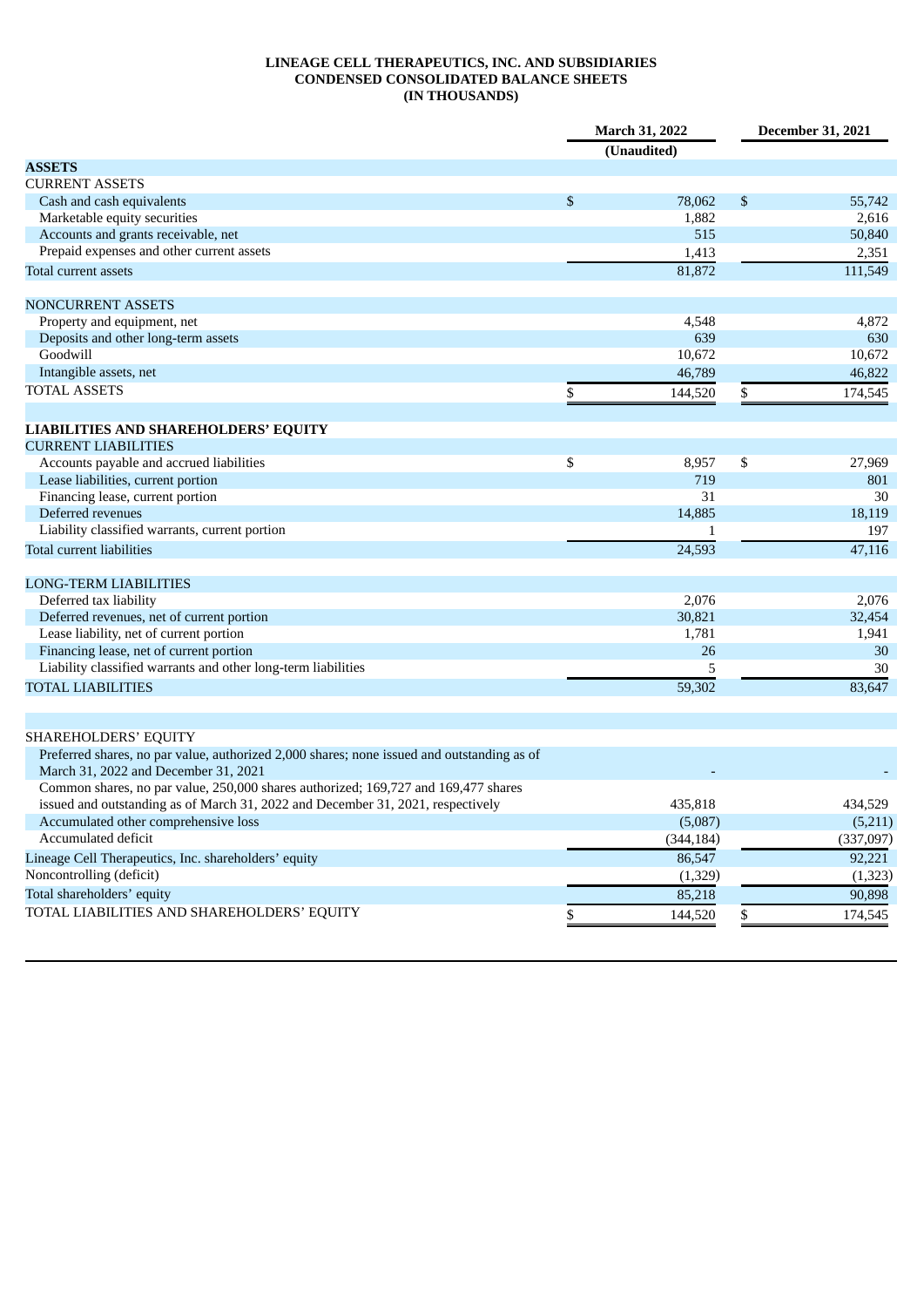### **LINEAGE CELL THERAPEUTICS, INC. AND SUBSIDIARIES CONDENSED CONSOLIDATED STATEMENTS OF OPERATIONS (IN THOUSANDS, EXCEPT PER SHARE DATA) (UNAUDITED)**

|                                                          |    | <b>Three Months Ended</b><br>March 31, |                         |                  |  |
|----------------------------------------------------------|----|----------------------------------------|-------------------------|------------------|--|
|                                                          |    | 2022                                   |                         | 2021             |  |
| <b>REVENUES:</b>                                         |    |                                        |                         |                  |  |
| <b>Collaboration revenues</b>                            | \$ | 4,865                                  | \$                      |                  |  |
| Royalties                                                |    | 372                                    |                         | 293              |  |
| <b>Grant revenues</b>                                    |    |                                        |                         | 98               |  |
| Total revenues                                           |    | 5,237                                  |                         | $\overline{391}$ |  |
| Cost of sales                                            |    | (176)                                  |                         | (112)            |  |
| Gross profit                                             |    | 5,061                                  |                         | 279              |  |
| <b>OPERATING EXPENSES:</b>                               |    |                                        |                         |                  |  |
| Research and development                                 |    | 2,988                                  |                         | 3,394            |  |
| General and administrative                               |    | 8,469                                  |                         | 3,935            |  |
| <b>Total operating expenses</b>                          |    | 11,457                                 |                         | 7,329            |  |
| Loss from operations                                     |    | (6, 396)                               |                         | (7,050)          |  |
| <b>OTHER INCOME/(EXPENSES):</b>                          |    |                                        |                         |                  |  |
| Interest income, net                                     |    | $\mathbf{1}$                           |                         | $\overline{2}$   |  |
| Gain on sale of marketable securities                    |    |                                        |                         | 6,024            |  |
| Unrealized (loss) gain on marketable equity securities   |    | (735)                                  |                         | 1,239            |  |
| Unrealized gain on warrant liability                     |    | 221                                    |                         | 18               |  |
| Other (expenses), net                                    |    | (184)                                  |                         | (1,681)          |  |
| Total other income (expenses), net                       |    | (697)                                  |                         | 5,602            |  |
| <b>LOSS BEFORE INCOME TAXES</b>                          |    | (7,093)                                |                         | (1, 448)         |  |
| Deferred income tax benefit                              |    | $\overline{\phantom{a}}$               |                         |                  |  |
| <b>NET LOSS</b>                                          |    | (7,093)                                |                         | (1, 448)         |  |
| Net loss attributable to noncontrolling interest         |    | 6                                      |                         | 32               |  |
| NET LOSS ATTRIBUTABLE TO LINEAGE CELL THERAPEUTICS, INC. | \$ | (7,087)                                | \$                      | (1, 416)         |  |
|                                                          |    |                                        |                         |                  |  |
| NET LOSS PER COMMON SHARE:                               |    |                                        |                         |                  |  |
| <b>BASIC</b>                                             | \$ | (0.04)                                 | \$                      | (0.01)           |  |
| <b>DILUTED</b>                                           | \$ | (0.04)                                 | $\overline{\mathbb{S}}$ | (0.01)           |  |
| WEIGHTED AVERAGE NUMBER OF COMMON SHARES OUTSTANDING:    |    |                                        |                         |                  |  |
| <b>BASIC</b>                                             |    | 169,647                                |                         | 158,725          |  |
| <b>DILUTED</b>                                           |    | 169,647                                |                         | 158,725          |  |